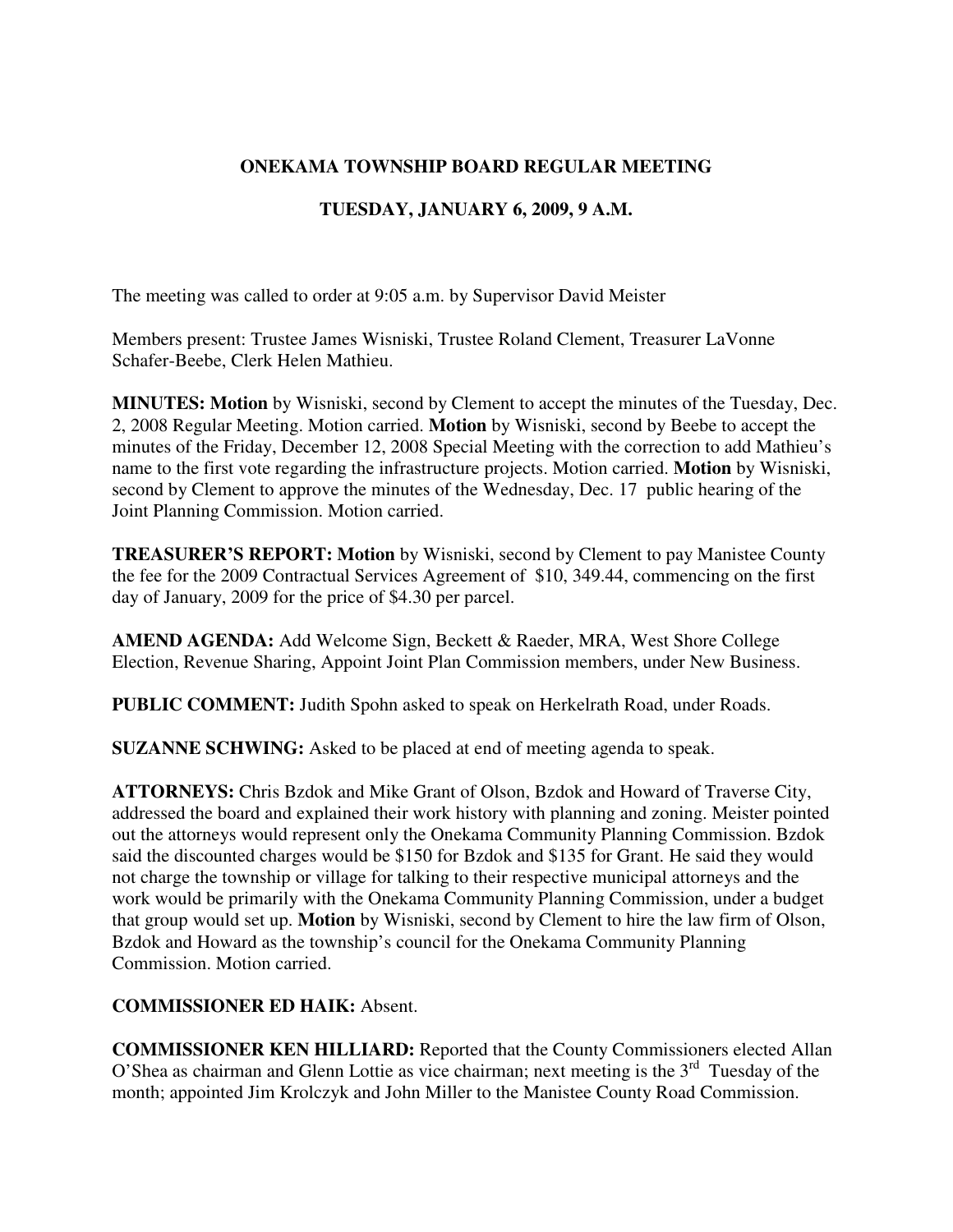**FIRE/RESCUE:** Clerk Mathieu reported the rescue unit received a \$200 donation.

Tom Kleinsorge reported 1 meeting and 11 runs for rescue; 3 meetings, 3 maintenance sessions, 6 fire runs for the fire department, both units enjoyed a family holiday potluck; the ice rescue training was successful with several new members joining in the training. The committee has looked at several fire trucks but no decision has been made.

**PLANNING COMMISSION:** Regarding a revised ordinance: Wisniski wants to look at it. Clement said the zoning ordinance committee is considering many of the issues, but the township also has to abide by the ordinance in effect. The township ordinance can be amended until such time as the Onekama Community Planning Commission is in place when a new ordinance would be created. Regarding information on what is, or is not, permitted when building in the township: Planning Commission Chairman Dan Behring said people don't know what is or is not permitted and we don't want to get into problems of the past. A hearing has to be held before an ordinance can be changed. Behring doesn't see what is wrong in informing people of what the rules are. Meister said they are the rules—and would be included in a newsletter. Clement said if it goes into a newsletter it should be identified as current rules, but the rules may or may not be changed when the Onekama Community Planning Commission is organized and a new ordinance is created.

The board agreed not to make appointments at this meeting. Meister said the board is not dissolving the current planning commission until a new one is formed.

**BOARD OF REVIEW:** Meister reported the Board of Review met for corrections and mutual mistakes on Dec. 9.

**ZONING BOARD OF APPEALS:** The board will have an organizational meeting and review and approve the Rules of Procedure on Tuesday, Jan. 13 at 6 p.m. The township board agreed that the ZBA members who wished to attend workshops Jan. 28 and Feb. 11 in Manistee could do so.

**ZONING ADMINISTRATOR'S REPORT:** Zoning Administrator Dana Schindler reported that she has prepared and placed on file the 2007 and 2008 Zoning Report Summaries. For December, there were no land use permits issued, one permit pending, permit complication on the Lechner property is pending repair work in the Spring, no special use permits or land divisions, one violation pending on Vickery property, one violation resolved on "Welcome to Onekama" sign.

**PORTAGE LAKE HARBOR COMMISSION:** Member Chuck May, president of the <Michigan Shallow Harbors Coalition, received the "Lighthouse" award for his work as a member of the technical team of the Coalition.

**PARKS & RECREATION:** Parks & Recreation vice chairman Mary Lou Millard reported that Chairman Tom Gerhardt will have the Five-Year Park Plan ready for the board to vote on at its February meeting.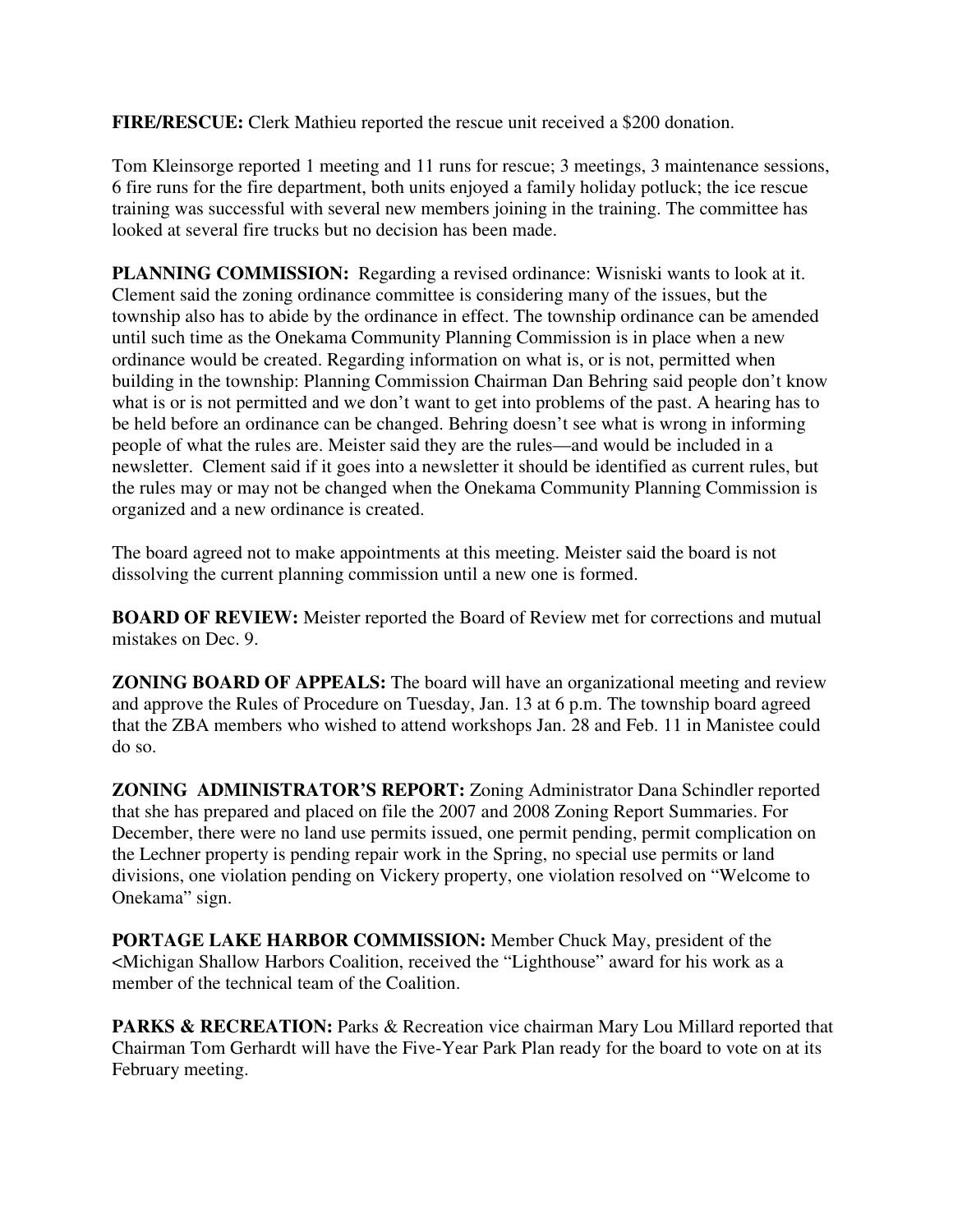**PORTAGE LAKE WATERSHED:** The group will sponsor a "Clean Marina" program when it meets Monday, Jan. 26 from 4-6 p.m. at the Farr Center.

**SEPTIC ORDINANCE RESULTS:** Wisniski reported that the District 10 Health Department has approved the ordinance and it is now the official ordinance for the county.

# **COMMUNITY FOUNDATION:** No report.

**JOINT MASTER PLAN:** Final draft prepared. Leadership team will meet with consultant on Feb. 4 at 5 p.m.. to discuss any changes needed before it is forwarded to the township and village planning commissions for review and submission to the township board and village council. The aster Plan draft is available for review in the two municipal offices and online at www.planonekama.org

**ROADS:** Mathieu asked the board to submit suggestions for possible road work in the township to be discussed when the board and county road commission have their annual meeting. Judith Spohn question if the "seasonal" designation can be removed from Herkelrath Road. The board told Spohn it supports her efforts to talk to the road commission regarding removal of the designation so it can be plowed straight through.

LAKESIDE OUTLOT 1; No decision yet.

**BUILDING RESEARCH:** Tabled.

**DIRKSEN/BROWN:** No report.

**PHRAGMITES-RESULTS OF Dec. 17 MEETING:** Mary Reed reported on the meeting and presentation of the information. The board supported the proposal to develop a 5-year program to address the issue of phragmites, and asked Reed and her committee to make a recommendation on procedures and how to accomplish creation of a special assessment district. **Motion** by Clement, second by Beebe to support development of a 5-year plan for the management and control of invasive plant species in conjunction with the Village, on Portage Lake. Motion carried. **Motion** by Clement, second by Wisniski that a subcommittee be established by the Portage Lake Watershed and designated by the township as a subcommittee to prepare a plan to accomplish the board's recommendation. (The subcommittee is Mary Reed, Herb Lennon, Jim Simons and Dan Behring). Motion carried.

**GRANT RECEIVED:** The Village and Township have received a grant of \$18,000 for 2009 from the Michigan Coastal Management Program to help implement a community master plan. The grant will be administered by the Alliance for Economic Success.

## **RESOLUTION AUTHORIZING HIRING OF JOHN IACOANGELI OF BECKETT & RAEDER TO REVIEW VILLAGE AND TOWNSHIP ORDINANCES AND DEVELOP REVISED ORDINANCES CONSISTENT WITH COMMUNITY MASTER PLAN**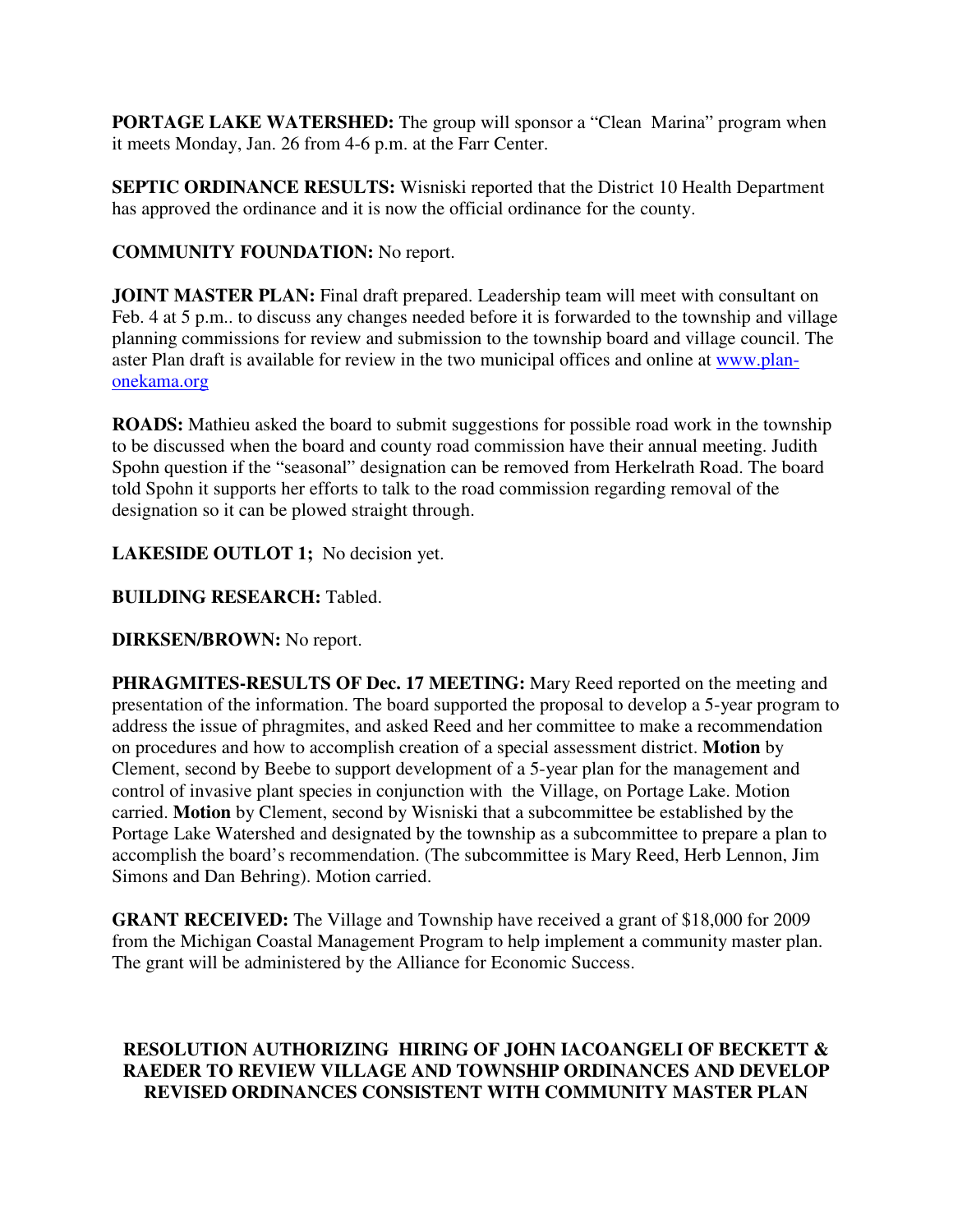#### **RESOLUTION NO. 2009-01**

It is the desire of Onekama Township to engage the services of John Iacoangeli of Beckett  $\&$ Raeder to conduct a review of the village and township zoning ordinances and develop revised ordinances that will apply to both the village and the township, and be consistent with the newly drafted community master plan. It is the understanding that the funding for such services have been obtained and will be administered by the Alliance for Economic Success.

Therefore, Be it Resolved that Onekama Township approves the hiring of John Iacoangeli of Beckett & Raeder to conduct the review on behalf of the township.

Roll Call Vote: James Wisniski, yes; Roland Clement, yes; LaVonne Schafer-Beebe, yes; Helen Mathieu, yes; David Meister, yes. Nay: None. Abstain: None. Motion carried.

#### **CLERK'S CERTIFICATION**

I, Helen Mathieu, duly appointed Clerk for the township of Onekama, Michigan, do hereby certify that the above is a true and exact copy of a resolution adopted by the Onekama Township Board of Trustees at its regular meeting held on Tuesday, January 6, 2009.

Helen Mathieu

Clerk, Onekama Township

**ONEKAMA WELCOME SIGN:** Waiting for insurance information.

 $\frac{1}{2}$  , and the contract of the contract of the contract of the contract of the contract of the contract of the contract of the contract of the contract of the contract of the contract of the contract of the contract

**MANISTEE RECREATION ASSOCIATION:** Requesting a budget, put on February agenda.